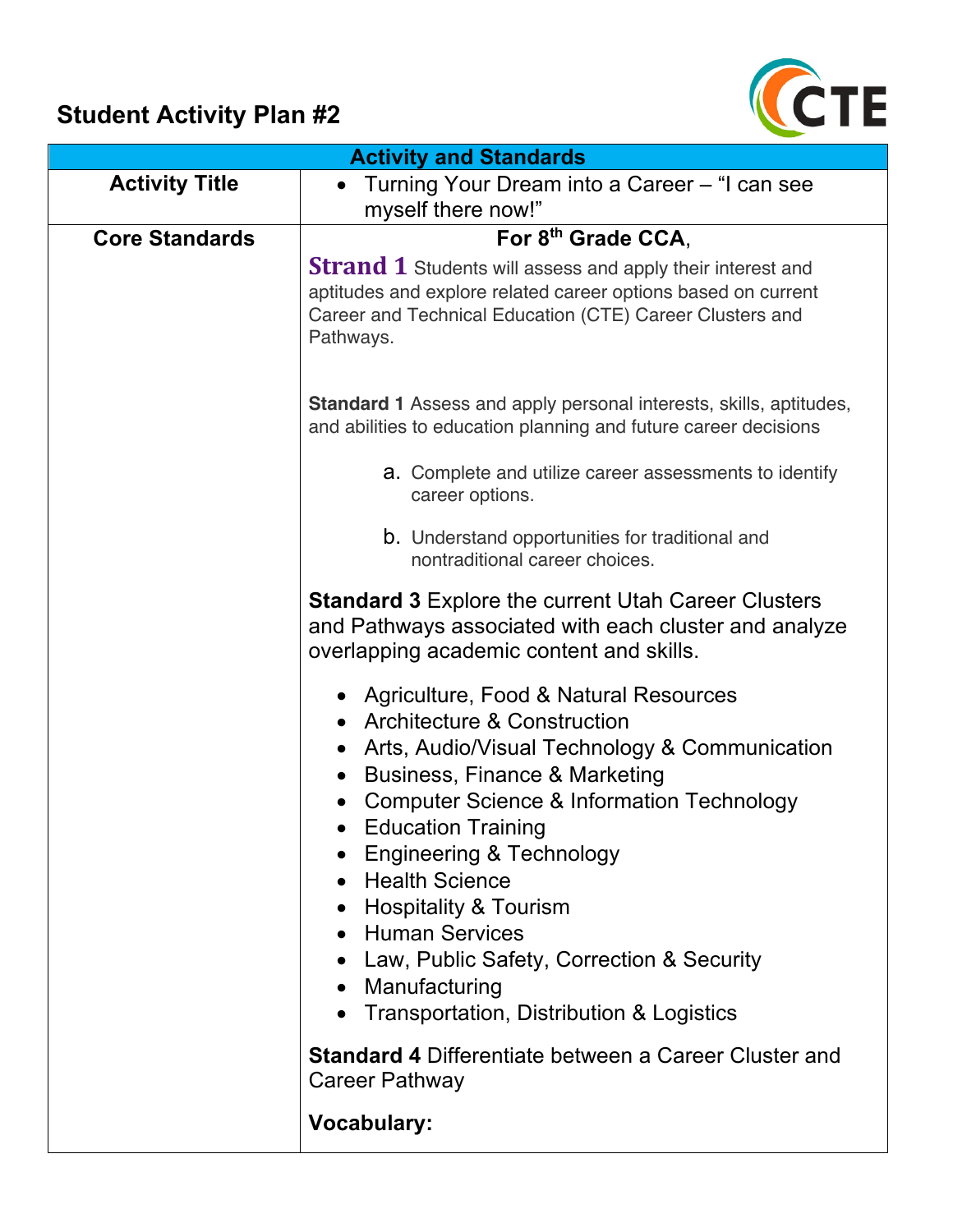|                                           | $Job - A full-time or part-time position$                                                                                                                                      |
|-------------------------------------------|--------------------------------------------------------------------------------------------------------------------------------------------------------------------------------|
|                                           | <b>Career</b> – An occupation or profession requiring special skill<br>training or education for a life's work                                                                 |
|                                           | <b>Skill --</b> A skill is the ability to accomplish a specific task.                                                                                                          |
|                                           | <b>Basic Direct Instruction Activity</b>                                                                                                                                       |
| <b>Instructional</b><br><b>Objectives</b> | Students will use results from YouScience Snapshot to<br>investigate CTE Career Pathways of interest and<br>aptitudes.                                                         |
|                                           | <b>OR</b>                                                                                                                                                                      |
|                                           | Students visit Career One Stop (see link below) and<br>$\bullet$<br>take the Interests Survey to find jobs within CTE<br>Career Pathways that align with just their interests. |
| <b>Time needed</b>                        | • Students will identify CTE classes they want to take at<br>the school they currently attend and its feeder school.<br>90-120 minutes                                         |
|                                           |                                                                                                                                                                                |
| <b>Materials Needed</b>                   | <b>Equipment:</b><br>Computer with projection capabilities to display<br>multimedia presentation<br>• Students also need laptops                                               |
|                                           | <b>Materials:</b>                                                                                                                                                              |
|                                           | Copies for each class of the Activity #2 Pre/Post<br><b>Assessment Sheet</b>                                                                                                   |
|                                           | Copies for each class of the <b>Activity #2 Student</b><br>Discovery of the Pathway to the Future                                                                              |
|                                           | Sticky Notes for students to use for the Mirror Activity<br>("I can see myself as $\dots$ ")                                                                                   |
|                                           | One medium size or full-length mirror                                                                                                                                          |
|                                           | <b>Activity #2 PowerPoint (to offer with instruction)</b>                                                                                                                      |
|                                           | <b>Posters to Print out before class:</b>                                                                                                                                      |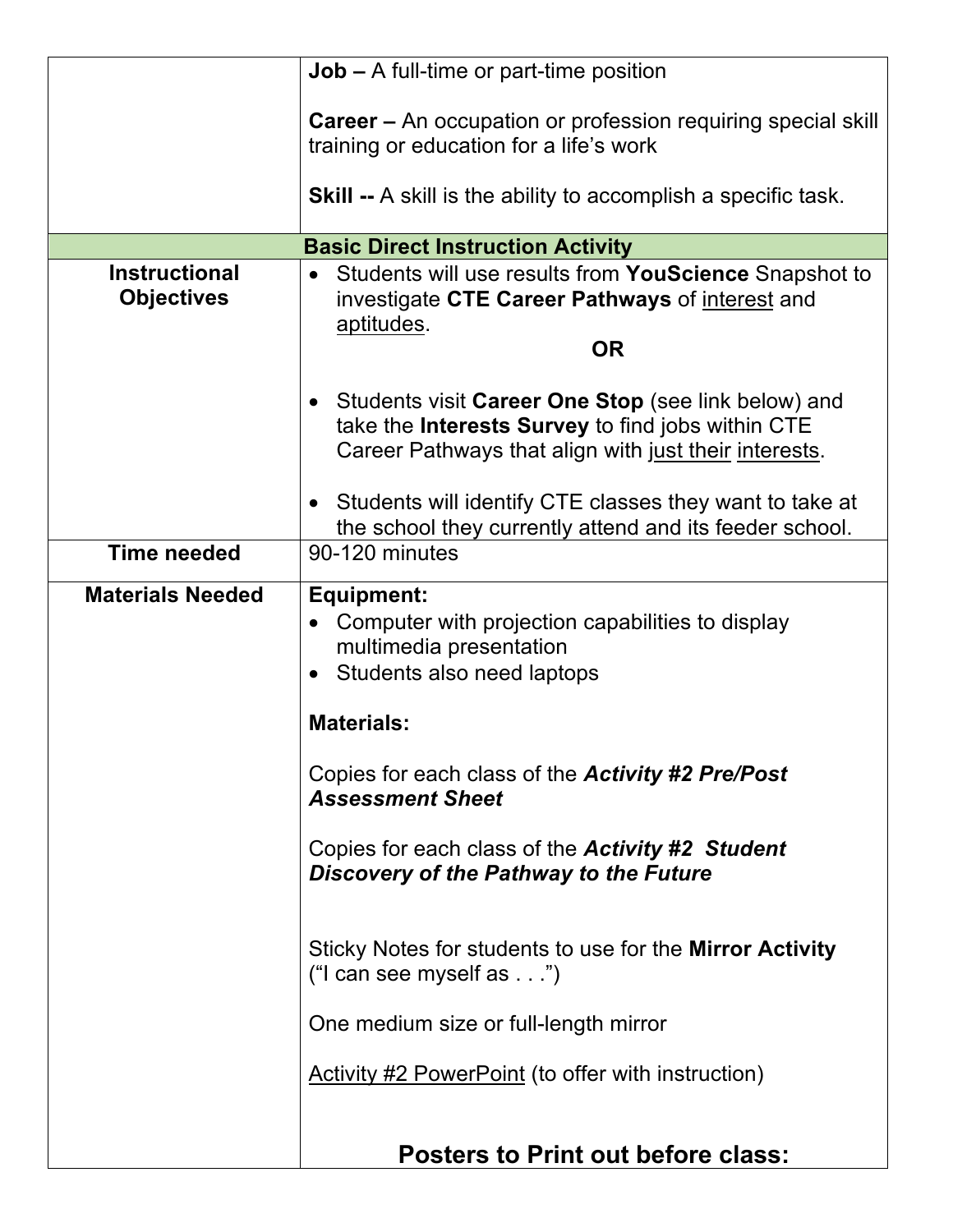|                   | <b>Career Clusters (Hexagon)</b><br>https://www.schools.utah.gov/file/ce6628dc-52a1-440c-af3b-<br>b2c9cc671b9c                                                                                                                                                                  |
|-------------------|---------------------------------------------------------------------------------------------------------------------------------------------------------------------------------------------------------------------------------------------------------------------------------|
|                   | <b>Pathways &amp; Facts Sheet</b><br>https://www.schools.utah.gov/file/ad578da6-23d2-4762-8b87-<br>57cf662741b1<br>(These posters may be used more effectively if enlarged.<br>They can be ordered from DSD Printing and enlarged to<br>11" x 17", for only \$7.00 for the set) |
|                   | This link is found on the Davis Home Page<br>(scroll to the bottom to find the USBE CTE<br><b>Information Page)</b>                                                                                                                                                             |
|                   | Students will see the CTE Pathways offered within<br>Davis District and the schools offering these                                                                                                                                                                              |
|                   | classes.<br>https://www.davis.k12.ut.us/departments/career-and-technical-<br>education                                                                                                                                                                                          |
|                   | (This poster may also be easier for students to use if<br>printed at $11" \times 17"$                                                                                                                                                                                           |
| <b>Vocabulary</b> | $Job - A full-time or part-time position$                                                                                                                                                                                                                                       |
|                   | <b>Career</b> – An occupation or profession requiring special skill<br>training or education for a life's work                                                                                                                                                                  |
|                   | <b>Skill --</b> A skill is the ability to accomplish a specific task.                                                                                                                                                                                                           |
| <b>Rationale</b>  | Use YouScience to identify students' interests and<br>aptitudes so they can choose a CTE Career Pathway and<br>begin planning for the classes they will take.<br><b>OR</b>                                                                                                      |
|                   | Students use CareerOneStop to assess interest-related<br>careers.                                                                                                                                                                                                               |
|                   | Posters around the room will help students discover a<br>career Cluster and Pathway of interest toward a future<br>career. Students take a mini-field trip to see what each<br>Cluster and various Pathways offer toward the career of                                          |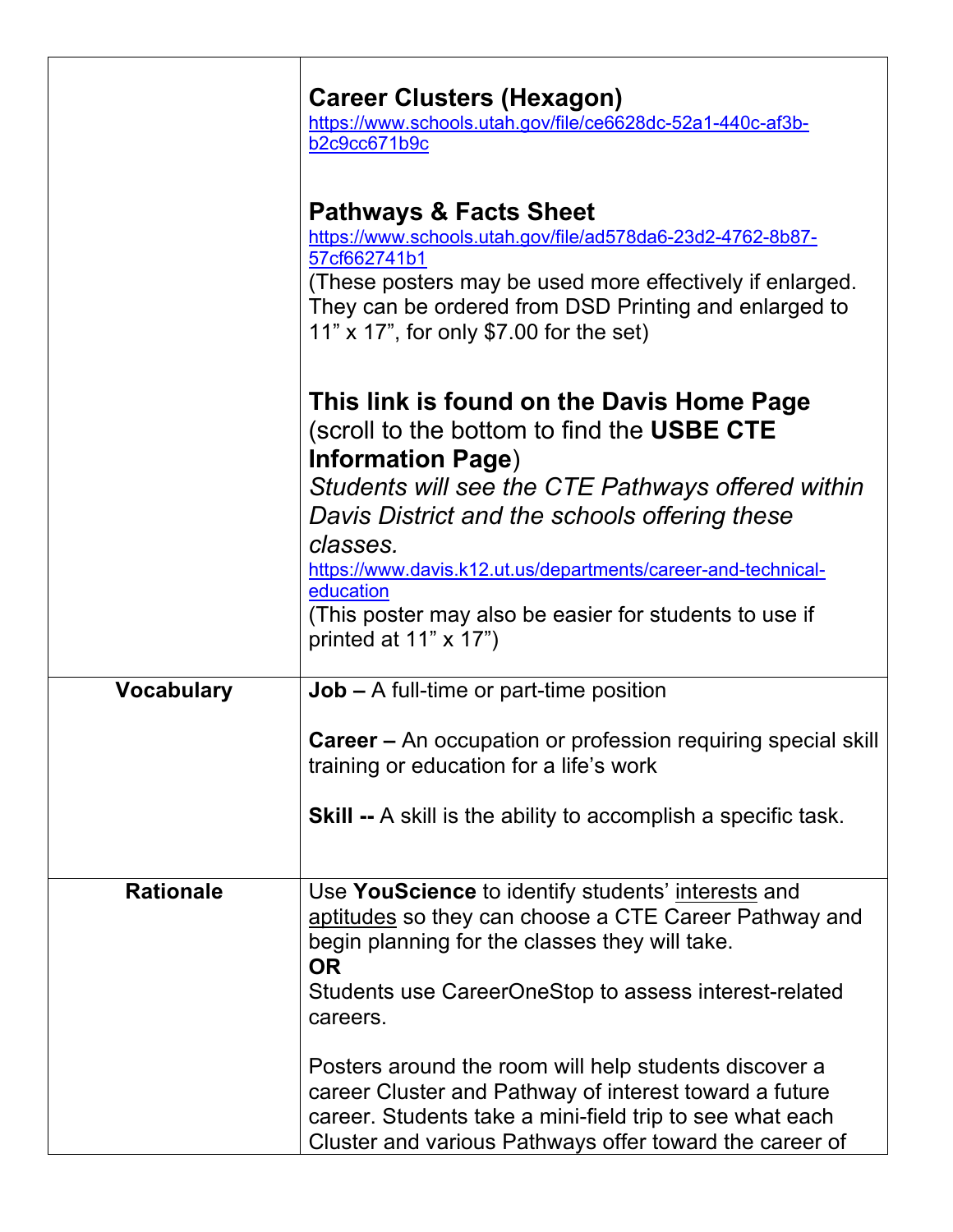| their dreams.                                                                                                                                                                                         |
|-------------------------------------------------------------------------------------------------------------------------------------------------------------------------------------------------------|
| Finally, students make a commitment or promise to<br>themselves by writing down the career they feel passionate<br>about on a sticky-note and placing it on the mirror stating,<br>"I see myself as " |
| Completing a series of CTE courses in the same pathway<br>will give you a leg-up in the world of work. This will make<br>your life much more fulfilling! You are in charge of your<br>future!         |

|                                                                                                           | <b>Before Class begins:</b><br>Set up display of Career Clusters and Pathways<br>posters<br>• Set up a mirror where students can<br>"See themselves" working in a specific career." |
|-----------------------------------------------------------------------------------------------------------|-------------------------------------------------------------------------------------------------------------------------------------------------------------------------------------|
| <b>Anticipatory Set</b><br>including any Pre-<br>assessment or<br>discussion of Prior<br><b>Knowledge</b> | <b>Begin:</b><br>Students answer the top half of the Pre-/Post Assessment<br>worksheet. (Collect them to offer again at the end of the<br>class period).                            |
|                                                                                                           | Ask: Who can tell me the difference between a 'Job' and<br>a 'Career'?                                                                                                              |
|                                                                                                           | Today we'll discuss the differences between a 'Job' and a<br>'Career' and explore Career Pathways that will lead you to<br>an exciting and fulfilling work life.                    |
| <b>Pre-Assessment:</b><br>(see attached doc.)                                                             | <b>Introduce Vocabulary using the Pre and Post</b><br>Assessment:                                                                                                                   |
|                                                                                                           | <b>Discussion:</b>                                                                                                                                                                  |
|                                                                                                           | Who can give me an example of a job vs a career?                                                                                                                                    |
|                                                                                                           | Who can tell me what a Career Cluster is?                                                                                                                                           |
|                                                                                                           | What is a Career Pathway?                                                                                                                                                           |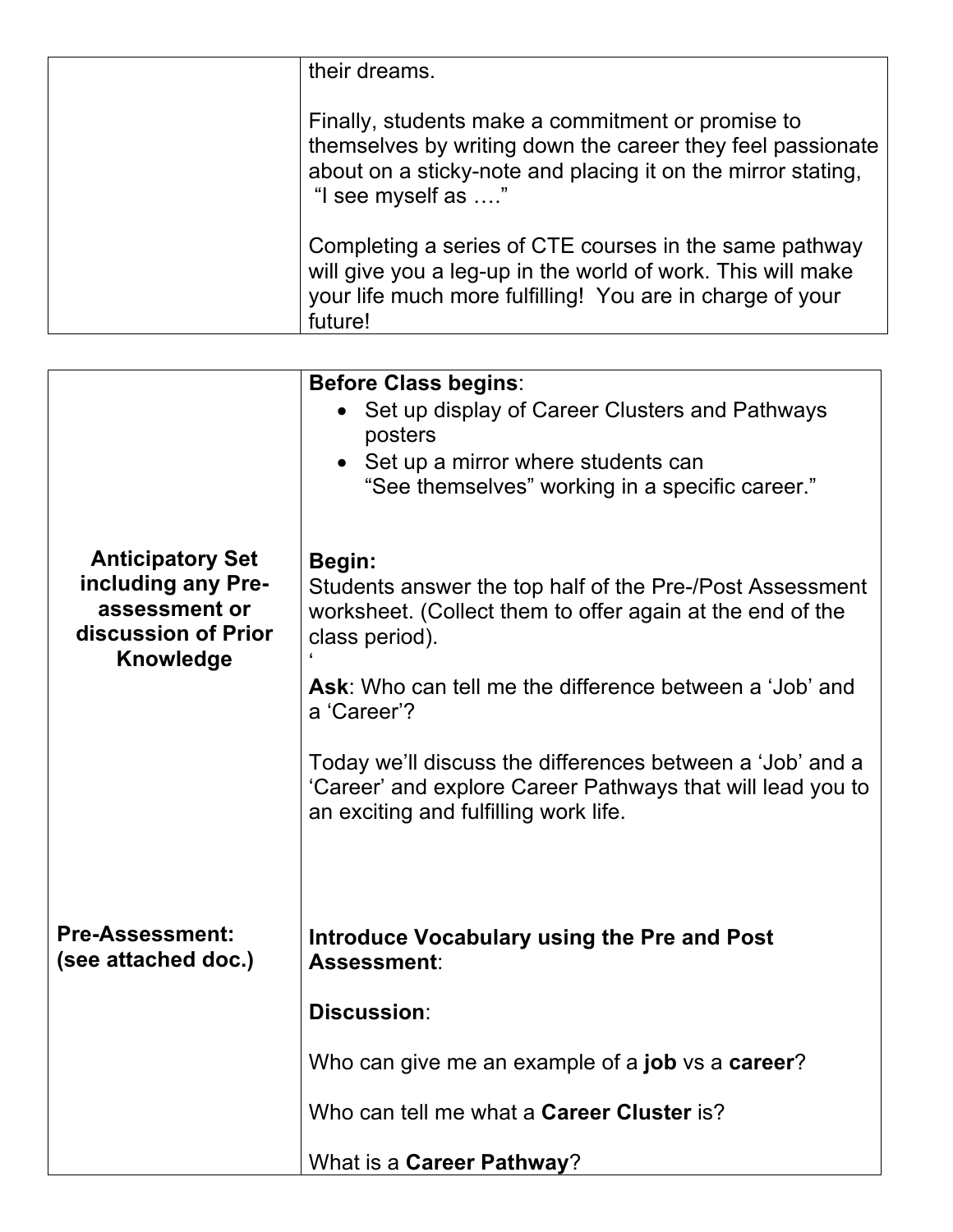| 1 <sup>st</sup> Slide – "Turn Your<br><b>Dream into a Career"</b>                                                                                                                          | <b>Begin PPT</b>                                                                                                                                                                                                                                                                                                                                                                                                                                                                                                                                                             |
|--------------------------------------------------------------------------------------------------------------------------------------------------------------------------------------------|------------------------------------------------------------------------------------------------------------------------------------------------------------------------------------------------------------------------------------------------------------------------------------------------------------------------------------------------------------------------------------------------------------------------------------------------------------------------------------------------------------------------------------------------------------------------------|
| $2nd$ Slide – "I'm boring<br>myself"                                                                                                                                                       | <b>Video</b> from 'The Office'<br>You won't need to exist in a boring job if you commit to<br>following a pathway that leads to your dream!                                                                                                                                                                                                                                                                                                                                                                                                                                  |
| 3rd Slide - image<br>Of a slot canyon in<br><b>Utah "How do visitors</b><br>decide"                                                                                                        | • There are plenty of beautiful hikes one could take in<br>Utah.<br>• Ask: How do visitors to parks decide what hikes<br>interest them? [Visitor Centers; Posters of the views<br>and scenery, maps to the desired destinations]                                                                                                                                                                                                                                                                                                                                             |
| $4th$ Slide – "What do<br>state parks do to"                                                                                                                                               | <b>Ask:</b> What do national, or state parks offer visitors to<br>$\bullet$<br>enable them to choose an ideal hike?                                                                                                                                                                                                                                                                                                                                                                                                                                                          |
| 5 <sup>th</sup> Slide - "Have you<br>ever wandered off in<br>the desert"<br>6 <sup>th</sup> Slide – "How do<br>visitors find their way<br>to their desired<br>destination on the<br>hike?" | • Ask & Remind: Have any of you ever wandered off<br>in the desert with no trail or signs to guide you?<br>What was that like?<br>It can be quite frustrating and even scary if a person<br>wanders in the desert with no direction!<br>• Ask: How do visitors find their way to their desired<br>destination on their hike? [Park employees and<br>rangers offer brochures with pictures of the trails,<br>and give instructions about the nature of the hike,<br>(location of the trail, weather predictions, average<br>time to make the hike, level of difficulty, etc.) |
| 7 <sup>th</sup> Slide – "Have you<br>ever been able to<br>choose"                                                                                                                          | Ask: Have you ever been able to choose the hike<br>you prefer to take?<br><b>Ask:</b> How does that compare to a hike someone<br>else chooses for you?<br>• When you commit to a pathway that you love, it will<br>lead you to the destination of YOUR choice. And<br>you will be able to choose a career that is exciting<br>and fulfilling to you!                                                                                                                                                                                                                         |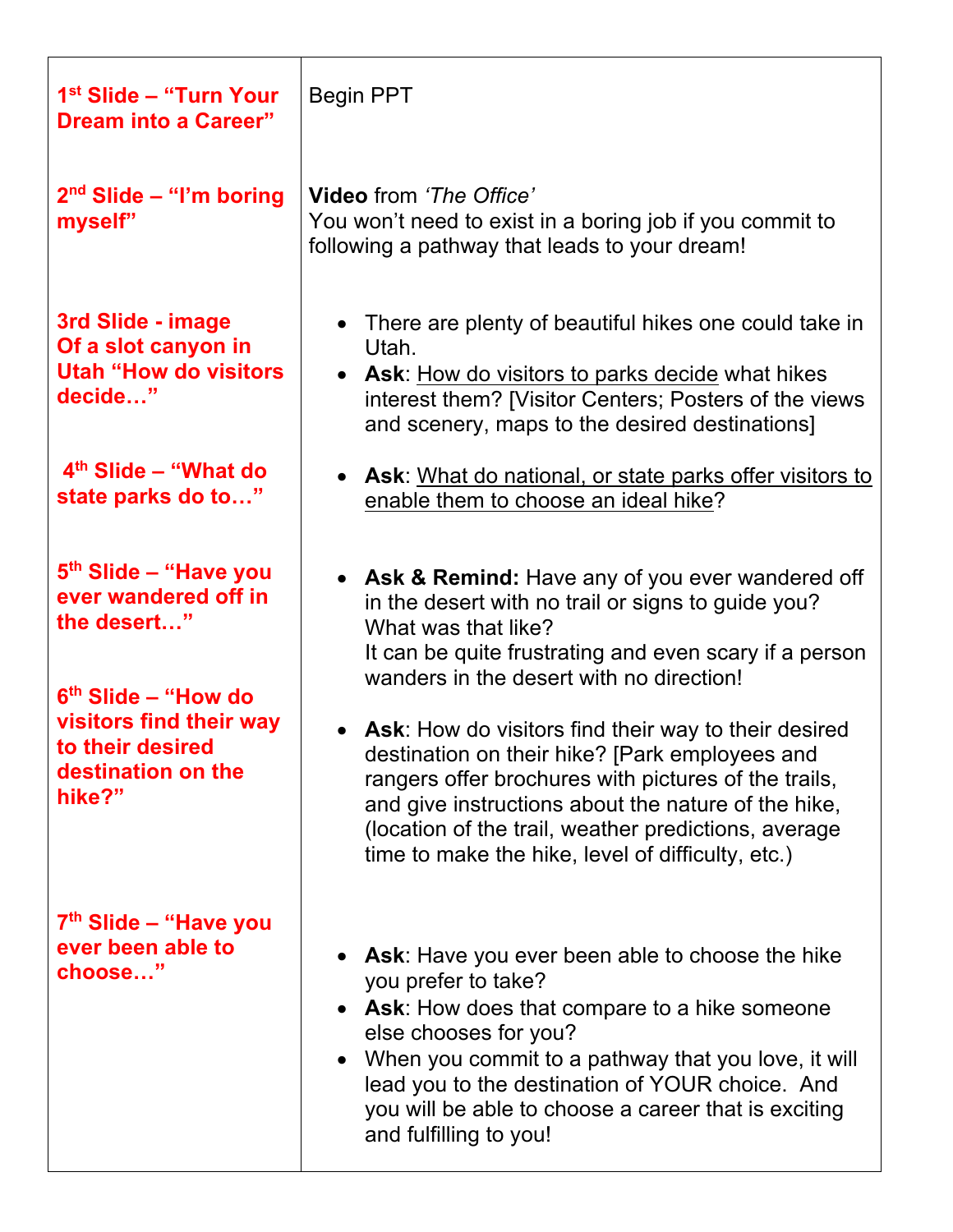|                                                                         | Today we will investigate Career Clusters and Career<br><b>Pathways</b> offered through Davis District and YOU will<br>choose one Career Pathway of interest.<br>(We are in the "Visitors' Center" so-to-speak, exploring<br>what is available to you and your future here in Davis<br>District.)                                                                            |
|-------------------------------------------------------------------------|------------------------------------------------------------------------------------------------------------------------------------------------------------------------------------------------------------------------------------------------------------------------------------------------------------------------------------------------------------------------------|
| 8 <sup>th</sup> Slide – What kids<br>are doing in CTE                   | Intro to Davis CTE Programs in Davis School District:<br>(The following video is $5+$ minutes long but is an excellent<br>introduction to what Davis students are doing in CTE, how<br>Pathway programs have paved the way for whatever<br>students wanted for themselves after high school (e.g. a<br>certificated career, 2-4-year college or advanced degree<br>options.) |
| $9th$ Slide – "Honestly<br>the whole experience<br>was kind of surreal" | https://www.youtube.com/watch?v=o1TMsm7kjm0<br><b>Testimonial-type Videos:</b><br>Here are two examples of what students in Davis District                                                                                                                                                                                                                                   |
|                                                                         | have experienced through CTE:<br><b>Real World Education That Rocks</b><br><b>Real world education that rocks - YouTube</b><br><b>CTE Drone Education</b>                                                                                                                                                                                                                    |
|                                                                         | <b>CTE Drone Program - YouTube</b><br>(You may decide to only show one for time's sake)<br><b>Guided Practice:</b>                                                                                                                                                                                                                                                           |
| $10^{\text{th}}$ Slide $-$                                              | To help you choose the best career option ('turning your<br>dream into a career") it's best to explore careers that<br>match your interests and aptitudes.<br>YouScience can do that for you.                                                                                                                                                                                |
| <b>YouScience</b>                                                       | Students now take the next hour (plus) or class<br>periods to complete the 6 assessments in                                                                                                                                                                                                                                                                                  |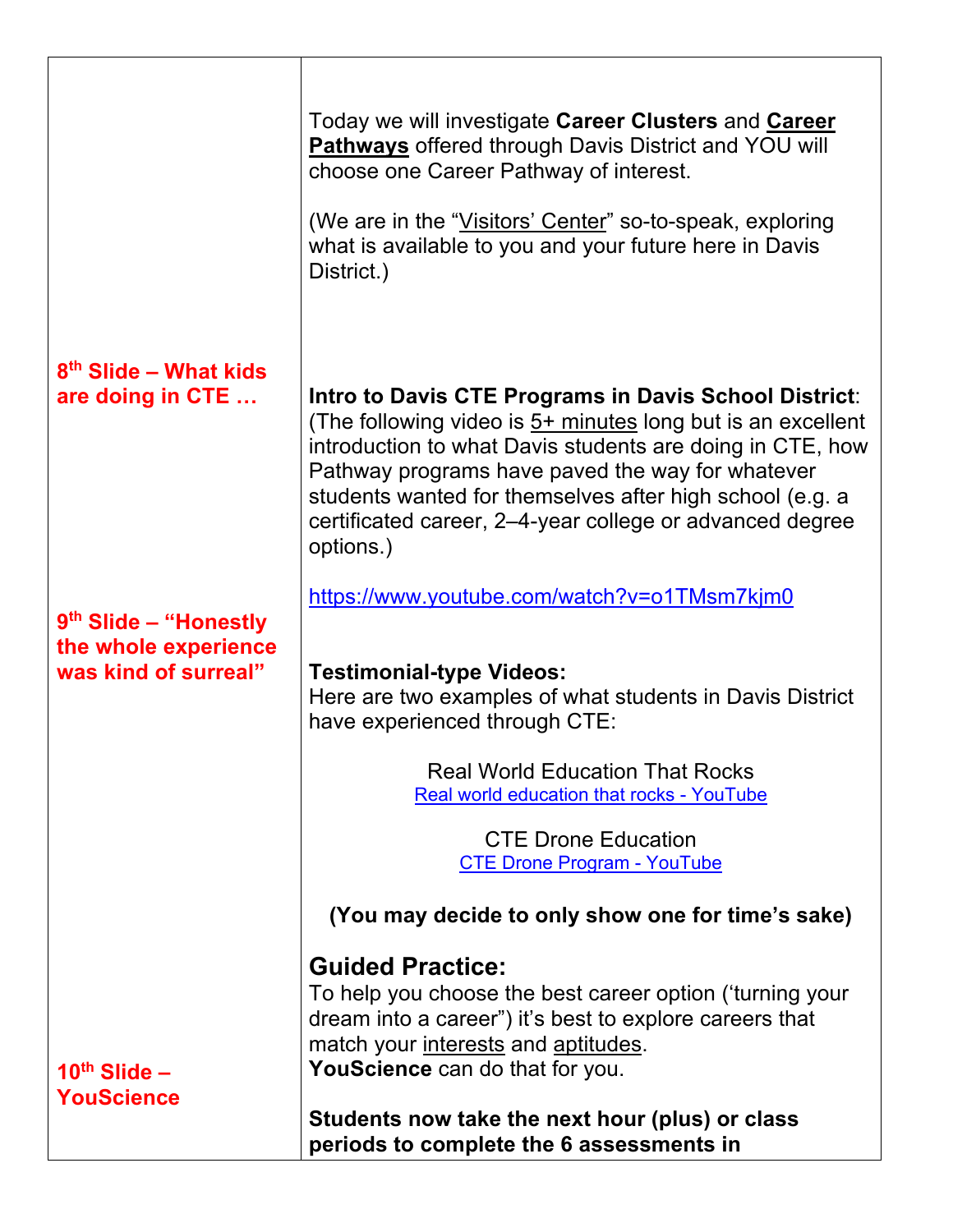|                                             | YouScience. (In all these timed assessments take 57<br>minutes to complete, but they can be demanding, and<br>students may need to take breaks in between.)                                                                                                                              |
|---------------------------------------------|------------------------------------------------------------------------------------------------------------------------------------------------------------------------------------------------------------------------------------------------------------------------------------------|
|                                             | $\underline{\mathsf{OR}}$                                                                                                                                                                                                                                                                |
|                                             | You can skip the YouScience slide.<br>Students can log into <b>careeronestop.org</b> to discover<br>careers that match their interests only. This interest<br>survey only takes 5 minutes after which students can<br>follow up exploring jobs that utilize their interests.             |
|                                             | https://www.careeronestop.org/Toolkit/Careers/interest-<br>assessment.aspx                                                                                                                                                                                                               |
|                                             | <b>Activity – Brain Break</b>                                                                                                                                                                                                                                                            |
|                                             | After completing either survey, students can now take the<br>mini-field trip around the room to explore Career Clusters<br>and Career Pathways found on posters.                                                                                                                         |
| $11th$ Slide – "The<br>choice is all yours" | <b>Guided Practice:</b>                                                                                                                                                                                                                                                                  |
|                                             | Students complete the Activity #2 Student Discovery of<br>Pathway to the Future worksheet. Use the link below to<br>choose the cluster and the courses you will be taking.<br>Scroll to the bottom where there are turquoise boxes and<br>find: CTE COURSE FACT SHEETS.<br>Click on one. |
|                                             | List the classes for that cluster on the worksheet.                                                                                                                                                                                                                                      |
|                                             | https://www.davis.k12.ut.us/departments/career-and-<br>technical-education                                                                                                                                                                                                               |
| $12th$ slide – How do<br>you see yourself?  | <b>Mirror Activity:</b>                                                                                                                                                                                                                                                                  |
|                                             | After exploring various clusters and pathways, students<br>will take a sticky-note and write,<br>I can see myself as                                                                                                                                                                     |
| <b>Closing:</b>                             | Give Students take the Post Assessment                                                                                                                                                                                                                                                   |
|                                             | Review objectives and ask if students reached them.<br><b>Review vocabulary and definitions</b>                                                                                                                                                                                          |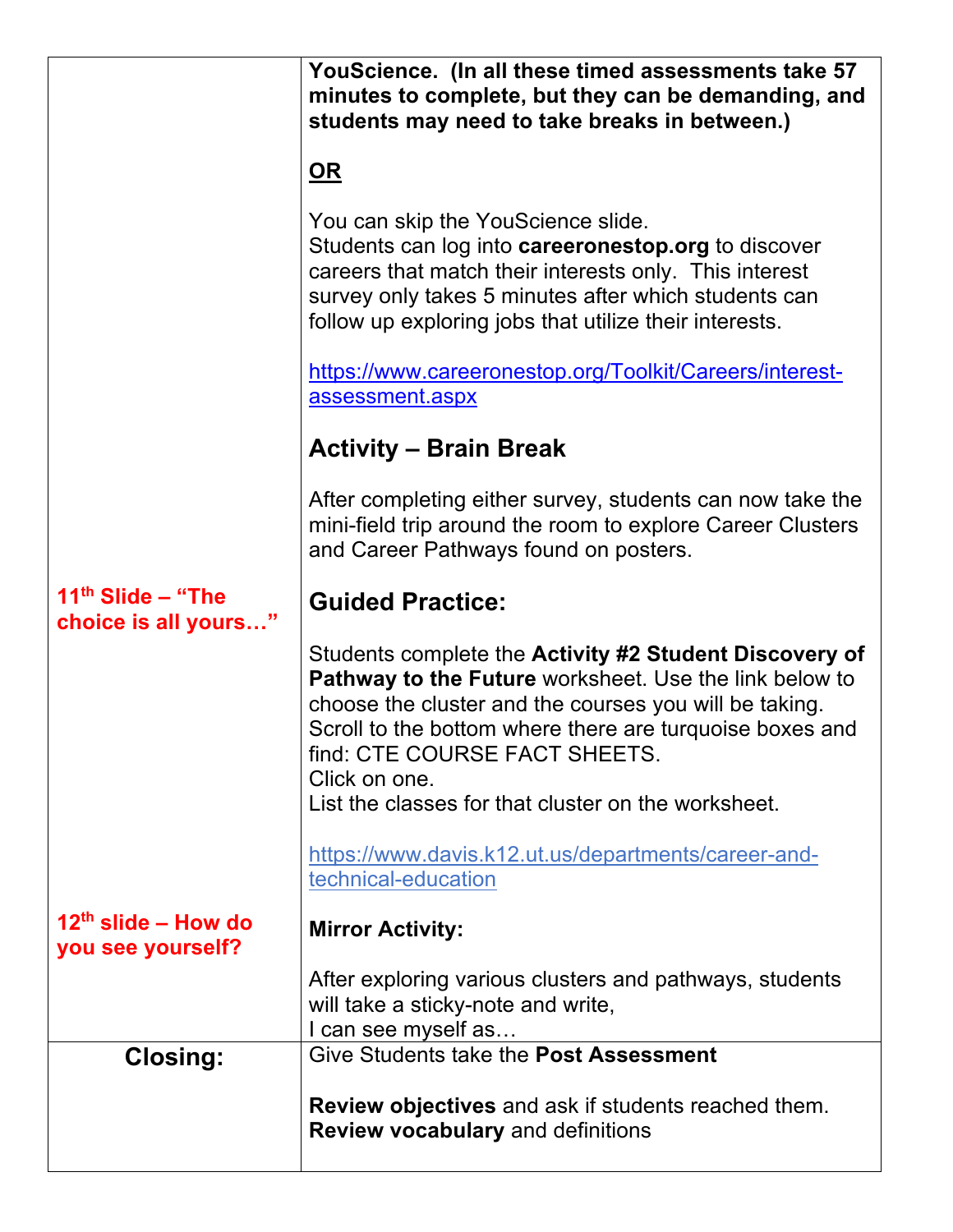|                                                   | <b>Closure Discussion:</b>                                                                                                                                                                                                                                                                                                                                                                                    |
|---------------------------------------------------|---------------------------------------------------------------------------------------------------------------------------------------------------------------------------------------------------------------------------------------------------------------------------------------------------------------------------------------------------------------------------------------------------------------|
|                                                   | What is your next step toward a Pathway of your<br>choosing?                                                                                                                                                                                                                                                                                                                                                  |
| <b>Independent Practice/</b><br><b>Activities</b> | Homework:<br>Students complete the <b>Activity #2 Student</b><br>Discovery of Pathway to the Future worksheet (if<br>time does not allow finishing in class).<br>• Students share with parents what they've learned<br>about their interests and aptitudes as relates to a<br>career of their dreams.<br>• Share the CTE classes that are offered in their                                                    |
| 13 <sup>th</sup> and 14 <sup>th</sup> Slides:     | school in the district,                                                                                                                                                                                                                                                                                                                                                                                       |
| <b>Quotes</b>                                     | "I think you can do whatever you want. In the end, we all<br>live the life we choose for ourselves."<br>— Nicholas Sparks                                                                                                                                                                                                                                                                                     |
|                                                   | "The only difference between where you are and where<br>you want to be is the steps you haven't taken yet."<br>--Hayley Sovich                                                                                                                                                                                                                                                                                |
| <b>Extension:</b>                                 | • Students may stand in front of one of the Career<br>Pathway Posters and take a selfie to illustrate how<br>they "see themselves" in the future.)<br>Students may contact the CTE Coordinator at their<br>school to map out a plan for their future coursework.<br>Students will talk to their counselor and enroll in<br>CTE classes that prepare them to continue the<br>Career Pathway of their choosing: |
| <b>Additional Resources:</b>                      | <b>Additional Videos:</b>                                                                                                                                                                                                                                                                                                                                                                                     |
|                                                   | (Teacher may choose one or two videos to close lesson<br>and to further inspire students – these are shorter but<br>feature CTE students in other states. Production values in<br>these videos are terrific, and may grab students' interests)                                                                                                                                                                |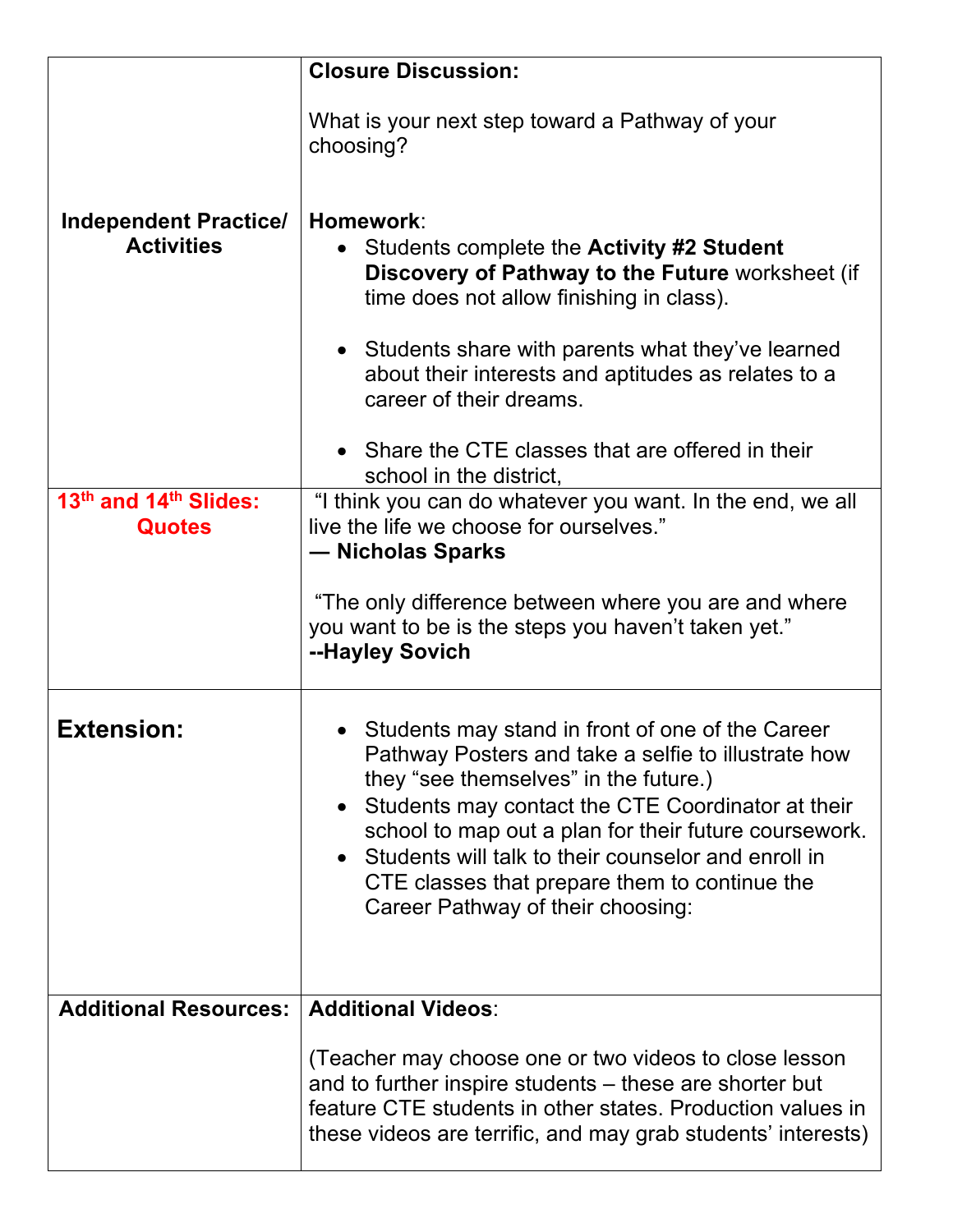|                            | Success Starts with CTE - (2+ minutes)                                                                |
|----------------------------|-------------------------------------------------------------------------------------------------------|
|                            | (This video features CTE Pathways for students in                                                     |
|                            | Alabama, but all of the info is relevant for Utah students                                            |
|                            | as well)                                                                                              |
|                            | https://www.youtube.com/watch?v=ogcOUpE70FY                                                           |
|                            |                                                                                                       |
|                            |                                                                                                       |
|                            | <b>Career and Technical Education Opening Doors (4+</b>                                               |
|                            | minutes)                                                                                              |
|                            | (This video supports the main objective that students get)                                            |
|                            | to choose their future AND it will address any DOUBTS                                                 |
|                            | students may have about choosing CTE)<br>This video features students in SD, but is also relevant for |
|                            | Utah students)                                                                                        |
|                            | https://www.youtube.com/watch?v=diTtw0XD7ZY                                                           |
|                            |                                                                                                       |
|                            |                                                                                                       |
|                            | <b>CTE Pathways to College and Careers (3+ minutes)</b>                                               |
|                            | (This video features students in Washington state, but it's                                           |
|                            | also terrific for inspiration)                                                                        |
|                            | https://www.youtube.com/watch?v= 1sRvYlGfHQ                                                           |
|                            |                                                                                                       |
|                            |                                                                                                       |
|                            |                                                                                                       |
| <b>Additional Supports</b> |                                                                                                       |
| <b>ELL Students</b>        | <b>Word Wall</b>                                                                                      |
|                            | • Draw visual reminder of vocabulary words                                                            |
|                            | Add to a personal dictionary                                                                          |
|                            | Look it up and define in their first language and add to                                              |
|                            | personal dictionary                                                                                   |
| <b>Special Education</b>   | Check for understanding<br>$\bullet$                                                                  |
|                            | Give copy of PowerPoint (to spark memory of class<br>$\bullet$                                        |
|                            | experience)                                                                                           |
|                            |                                                                                                       |
| <b>Enrichment Activity</b> | <b>Teacher may show:</b>                                                                              |
|                            | <b>Quick intro to Davis Catalyst - Short Video</b>                                                    |
|                            | https://www.youtube.com/watch?v=XHpsSvov5pM                                                           |
|                            |                                                                                                       |
|                            | OR:                                                                                                   |
|                            |                                                                                                       |
|                            | Students ask your CTE Coordinator about any                                                           |
|                            | organizations at your school that support CTE                                                         |
|                            | professions (CTSOs)                                                                                   |